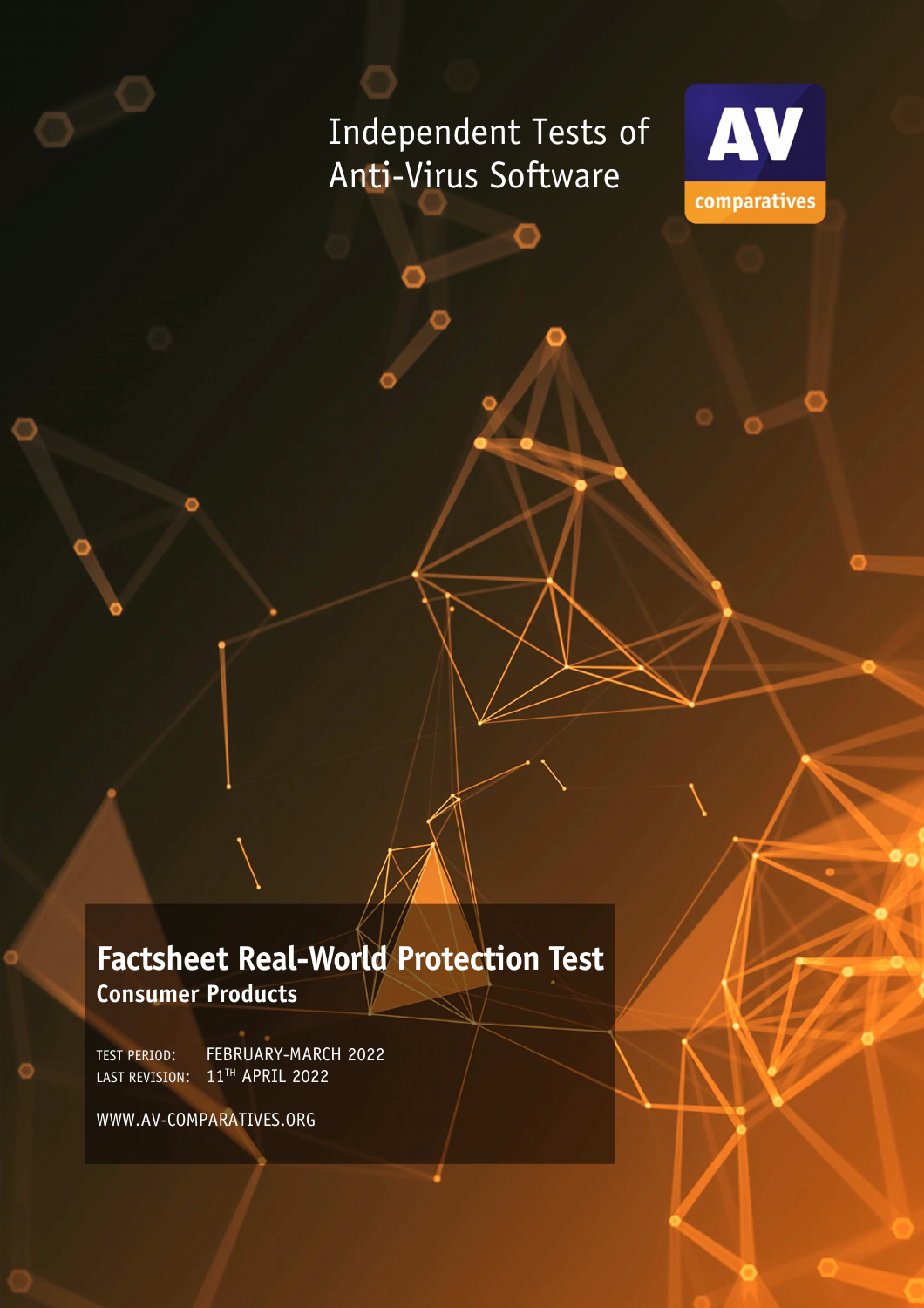#### **Introduction**

This fact sheet is a short overview of the Real-World Protection Test results of February and March 2022. The detailed overall result consumer product reports (covering four months each) are released in June and November. Each of the overall result reports will also contain a false-alarm test and will contain the awards the products reached based on their overall scores during the respective fourmonth period. For more information about this Real-World Protection Test, please read the details and previous test reports available on https://www.av-comparatives.org

#### **Testcases**

Our Real-World Protection Test is currently one of the most comprehensive and complex tests available, using a relatively large number of test cases. Currently, we are running this test under updated Microsoft Windows 10 Pro 64 Bit with up-to-date third-party software. Due to this, finding in-thefield working exploits and running malware is much more challenging than e.g. under a non-up-todate system with unpatched/vulnerable third-party applications.

Over the year we evaluate several tens of thousands malicious URLs. Unfortunately, many of these have to be discarded for various reasons. We remove duplicates such as the same malware hosted on different domains or IP addresses, sites already tested, "grey" or non-malicious sites/files, and malware/sites disappearing during the test. Many malicious URLs carrying exploits were not able to compromise the chosen system/applications because of the patch level. This means that the vulnerabilities in the third-party applications on the system were already patched and the exploits could therefore not deliver their malicious payload. Users should be aware that by always keeping their system and third-party applications up-to-date/patched, they can dramatically decrease the risk posed by exploits.

The results are based on the test set of **362** live test cases (malicious URLs found in the field), consisting of working exploits (i.e. drive-by downloads) and URLs pointing directly to malware. Thus, exactly the same infection vectors are used as a typical user would experience in everyday life. The test-cases used cover a wide range of current malicious sites and provide insights into the protection given by the various products (using **all** their protection features) while surfing the web.

The following products (latest version available at time of testing) were tested: Avast Free Antivirus, AVG Free Antivirus, Avira Prime, Bitdefender Internet Security, ESET Internet Security, G Data Total Security, K7 Total Security, Kaspersky Internet Security, Malwarebytes Premium, McAfee Total Protection, Microsoft Defender, NortonLifeLock Norton 360 Deluxe, Panda Free Antivirus, TotalAV Antivirus Pro, Total Defense Essential Anti-Virus, Trend Micro Internet Security and VIPRE Advanced Security.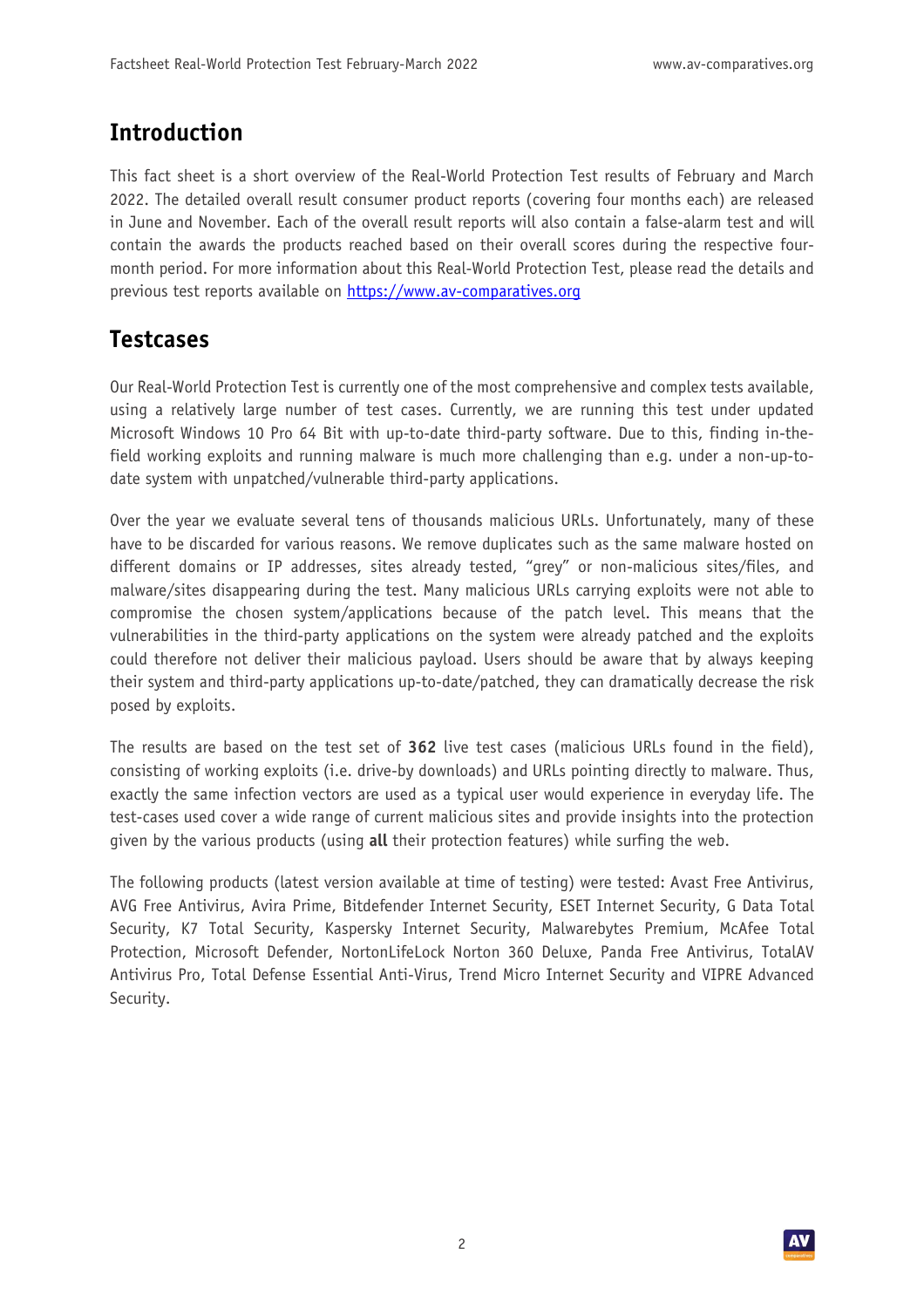### **Graph of protection**

Every few months we update the charts on our website showing the protection rates of the various tested products over the various months. The interactive charts can be found on our website<sup>1</sup>. The chart below shows only the protection scores for the months of FEBRUARY and MARCH 2022 (362 test cases). The results of the false-positives test are also shown in the graph below.



We would like to point out that while some products may sometimes be able to reach 100% protection rates in a test, it does not mean that these products will always protect against all threats on the web. It just means that they were able to block 100% of the widespread malicious samples used in a test.

<sup>1</sup> https://www.av-comparatives.org/comparison/